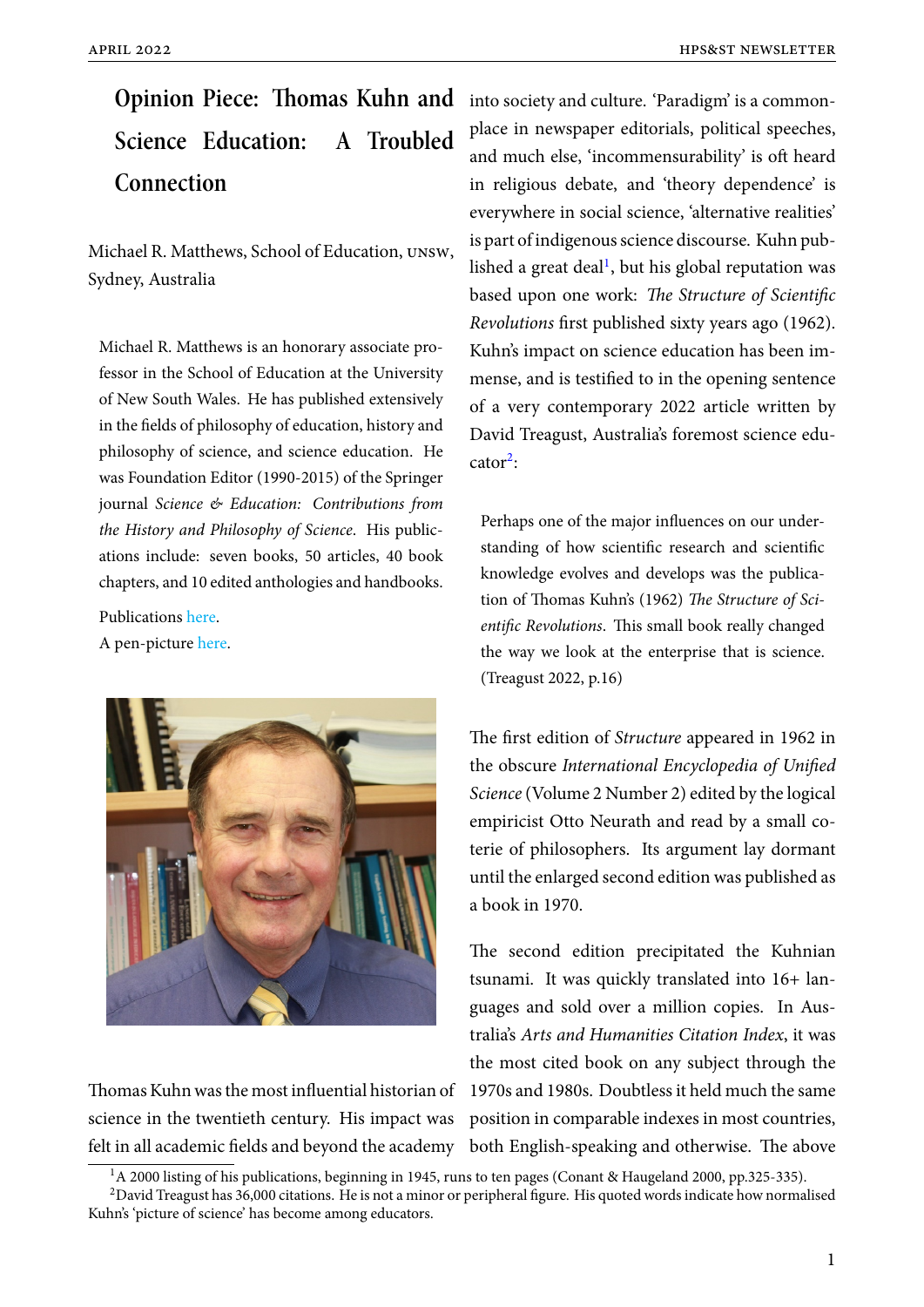listed July centenary conference celebration of his to science teachers in the communicating, embedlife and work is witness to the enduring interest in ding and development of science: Kuhn's work.

### **Pedagogical Origins of Structure**

What is oft overlooked is that Kuhn's 'revolutionary' account of science had educational origins, namely his teaching in James Conant's Harvard General Education Programme. And the early formulation of Kuhnian theory was fuelled by reflection and research on science pedagogy.

In the Preface of Kuhn's first book, *The Copernican Revolution*, which arose from his lectures in Conant's programme, he writes:

Work with him [Conant] first persuaded me that historical study could yield a new sort of understanding of the structure and function of scientific research. Without my own Copernican revolution, which he fathered, neither this book nor my other essays in the history of science would have been written (Kuhn 1957, p. xi).

Kuhn had a serious and deep interest in how students learn science, and how they come to give meaning to basic scientific concepts such as mass, acceleration, field and so on. His 1959 address 'The Essential Tension' (Kuhn 1959) was his first substantial discussion of the characteristics of effective pedagogy and the cognitive mechanisms involved in learning scientific concepts. He maintained this interest to the end of his career.

Kuhn's pedagogical interest is well displayed in his little-known 1990 essay 'On Learning Physics'<sup>3</sup>. The essay is a careful and valuable contribution to the science of learning. It gives due recognition

The vocabulary in which the phenomena of a field like mechanics are described and explained is itself a historical product, developed over time, and repeatedly transmitted, in its then-current state, from one generation to its successor. (Kuhn 1990/2000 p.11)

He gives detailed attention to five factors that are required for the learning of 'force', 'mass' and 'weight'. Students are adding to their everyday vocabulary, to their lexical repertoire. But the Newtonian concepts 'can only be acquired together with the theory itself'  $(p.11)$ . He supposes there are only two ways the Newtonian concepts can be learnt:

One that stipulates the second law and finds the law of gravity empirically; another that stipulates the law of gravity and discovers the second law empirically. (p.16)

A consequence is that individual speakers 'will differ about the epistemic status of generalisations that the community members share' (p.16). This is fine, provided there are not anomalies between theory and expected observations. But when there are anomalies, for example 'between celestial observations and the motion of the lunar perigee,' then problems arise.

Scientists who had learned Newtonian 'mass' and 'weight' along the first of my two lexical-acquisition routes would be free to consider altering the law of gravity as a way to remove the anomaly. On the other hand, they would be bound by language to preserve the second law. On the other hand, scientists who had acquired 'mass' and 'weight' along

<sup>3</sup>The essay is contained in'[Dubbing and Redubbing: Th](https://link.springer.com/article/10.1023/A:1008626101432)e Vulnerability of Rigid Designation' in C.W. Savage (ed.) *Scientific Theories*, University of Minnesota Press, 1990, pp.302-308. And reproduced in *Science & Education* 9(1-2), 2000.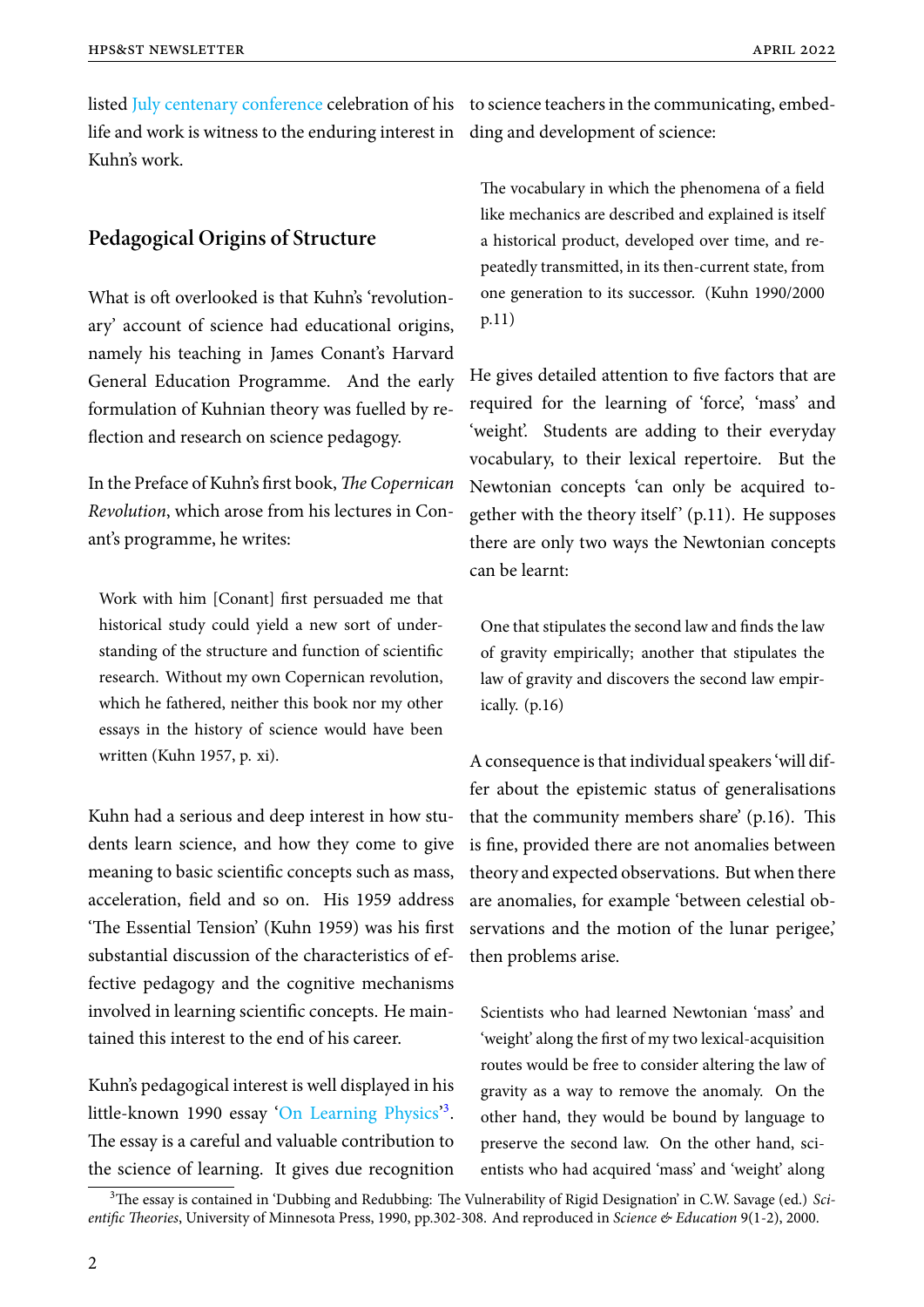my second route would be free to suggest altering the second law but would be bound by language to preserve the law of gravity. (Kuhn 1990/2000 p.16)

For explication he directs readers to his paper 'Commensurability, Comparability, Communicability' (Kuhn 1982). And in a footnote he writes:

Despite my critics, I do not think that the position developed here leads to relativism, but the threats to realism are real and require much discussion. (Kuhn 1990/2000 p.19)

It was no accident that, very early in Kuhn's career and certainly by 1966, he sought to collaborate with Jean Piaget, the internationally renowned developmental psychologist. Kuhn popularized Piaget's 'cognitive ontogeny recapitulates scientific phylogeny' thesis among historians and philosophers of science. Piaget had written:

The fundamental hypothesis of Genetic Epistemology is that there is a parallelism between the progress made in logical and rational organisation of knowledge and the corresponding formative psychological processes. (Piaget 1970, p.13)

Piaget was, in turn, repeating the Hegel-Darwin informed opinion of Herbert Spencer that was expressed in the latter's 1861 *Essays on Education and Kindred Subjects*:

[If there be an order](https://oll.libertyfund.org/title/eliot-essays-on-education-and-kindred-subjects-1861-1911) in which the human race has mastered its various kinds of knowledge, there will arise in every child an aptitude to acquire these kinds of knowledge in the same order... Education is a repetition of civilization in little.

This opinion had underwritten the popular history-based*Genetic* approach to curricula structure. The connection was well expressed by J.C. Hogg in his 1938 chemistry text:

The historic development is a logical approach. The slow progress of the early centuries was owing to a lack of knowledge, to poor technique and to unmethodical attack. But these are precisely the difficulties of the beginner in chemistry. There is a bond of sympathy between the beginner and the pioneer. (Hogg 1938, p.vii)

It was no idle claim of Kuhn's when he wrote:

Part of what I know about how to ask questions of dead scientists has been learned by examining Piaget's interrogations of living children. (Kuhn 1977, p.21).

It is of some interest to those studying the growth of disciplines that Kuhn recognised how accidental and serendipitous was his discovery of Piaget's work:

A footnote encountered by chance [reading Merton's thesis] led me to the experiments by which Jean Piaget has illuminated both the various worlds of the growing child and the process of transition from one to the next. (Kuhn 1970, p.vi)

It is easy to accept that Piaget's view that the conceptual development of children was stage-like, and that this development exhibited discontinuities, played a role in Kuhn's characterisation of scientific development<sup>4</sup>. In any *rational*, cleaned-up reconstruction of Kuhn's theory this input would be important, but its realisation was accidental.

Conversely, Alexander Koyré, the historian of science, averred that it was Aristotle's physics that

<sup>4</sup> See Kitchener (1986), Siegel (1982, 1985) and Rowell (1993).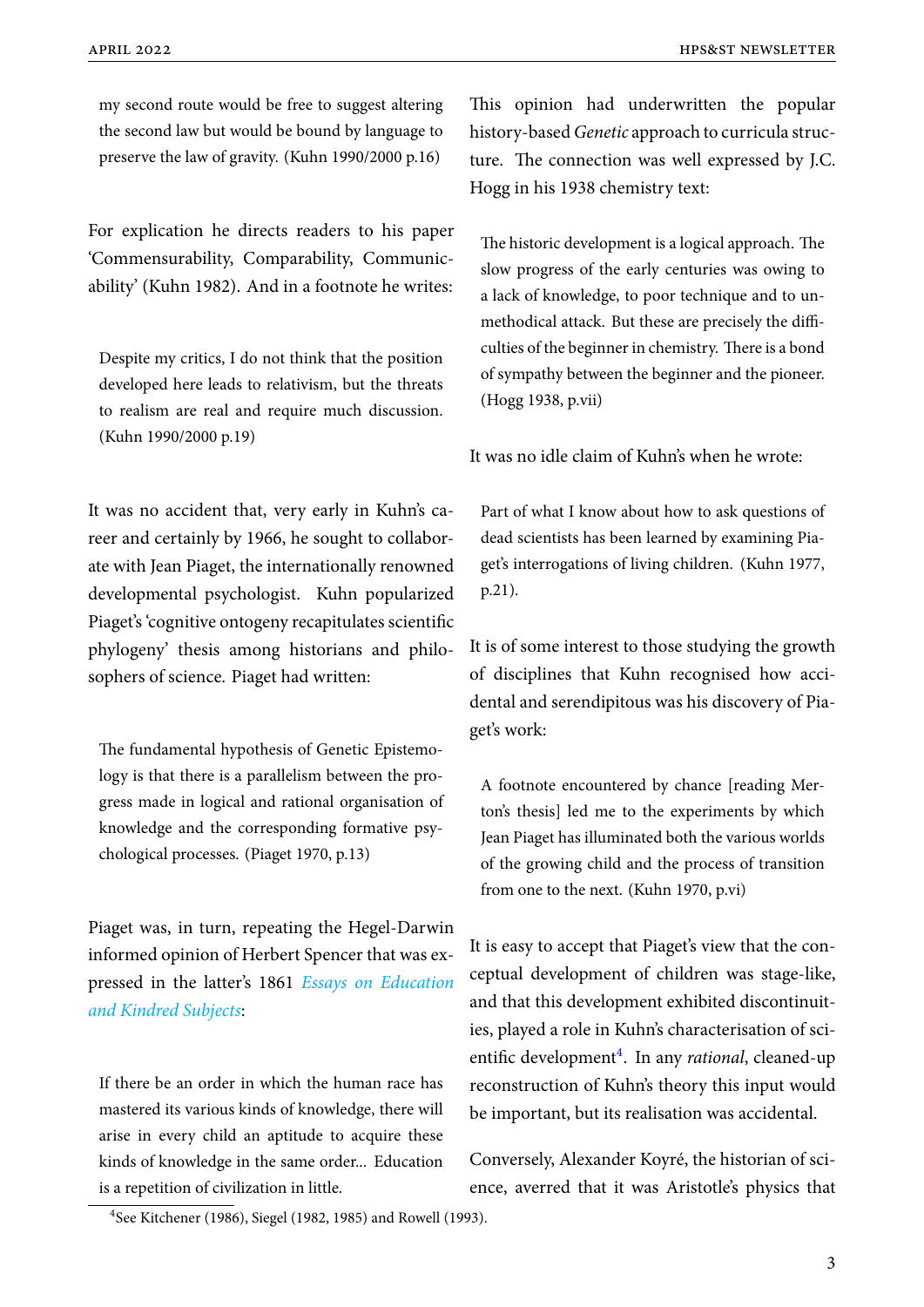taught him to understand Piaget's children. Summarising the two-way interaction, the philosopher Philip Kitcher believed that developmental psychologists can gain insights into the linguistic advances of young children by studying the shifts that have occurred in the history of science; and historians and philosophers of science can learn from the experimental results and analyses of the child psychologists (Kitcher 1988).

Given that learning, cognitive apprenticeships, transmission of basic concepts, and mastering of methodologies, were important components of the establishment of a paradigm, it is not surprising that Kuhn was engaged by such questions regarding human learning<sup>5</sup>. Nor is it surprising that these features of Kuhn's corpus made it attractive and accessible to science educators. Psychology, learning, cognition, perception all provided a natural bridge between the research of science educators and advocates of the 'new philosophy of science'.

In one of the rare studies of Kuhn and education, Hanne Andersen points out:

Kuhn's early interest in science education centers around two claims: (1) the empirical claim that science education as it actually takes place does lead to convergent thought, and (2) the normative claim that the development of convergent thought through rigorous training is necessary for the progress of science. (Andersen 2000, p.91)

## **Educators' Early Neglect of** *Structure*

The first edition of Structure (1962) had little im-The discipline was 'calling out for Kuhn' but *Struc*pact on anything and zero impact on science edu-*ture* sat unread. Kuhn is not mentioned in the ancation. John Robinson's *The Nature of Science and* thology's 430 pages and 60 readings.

*Science Teaching* (Robinson 1968) was the very first book to link together philosophy of science and science teaching. Kuhn is nowhere mentioned in its 150 pages (Matthews 1997).

In 1968 there was an important panel discussion on 'Philosophy of Science and Science Teaching' at the annual US National Association for Research in Science Teaching conference. Contributors included John Robinson, Michael Connelly and Marshall Herron. The papers were published the following year in Volume Six of *The Journal of Research in Science Teaching*. Kuhn is not mentioned.

In 1969, Hans O. Andersen published *Readings in Science Education for the Secondary School* (Andersen 1969). It was a collection of 60 research papers informed by commitment to the principle:

Science instruction should be based on a series of principles selected for their value in projecting science as a process of inquiry designed to discover new facts, improve quantitative descriptions of known facts, and organize these facts into conceptual schemes which more adequately describe the phenomena of the universe and beyond. (Andersen 1969, p.2)

#### And:

The only way to succeed in increasing science enrollments [sic] without a subsequent loss of positive attitude is to make the course offerings so interesting and so valuable to the student that he will demand more. (Andersen 1969, p.2)

<sup>&</sup>lt;sup>5</sup>For a wide-ranging discussion, with numerous references to research literature in cognitive science, see Nersessian (2003).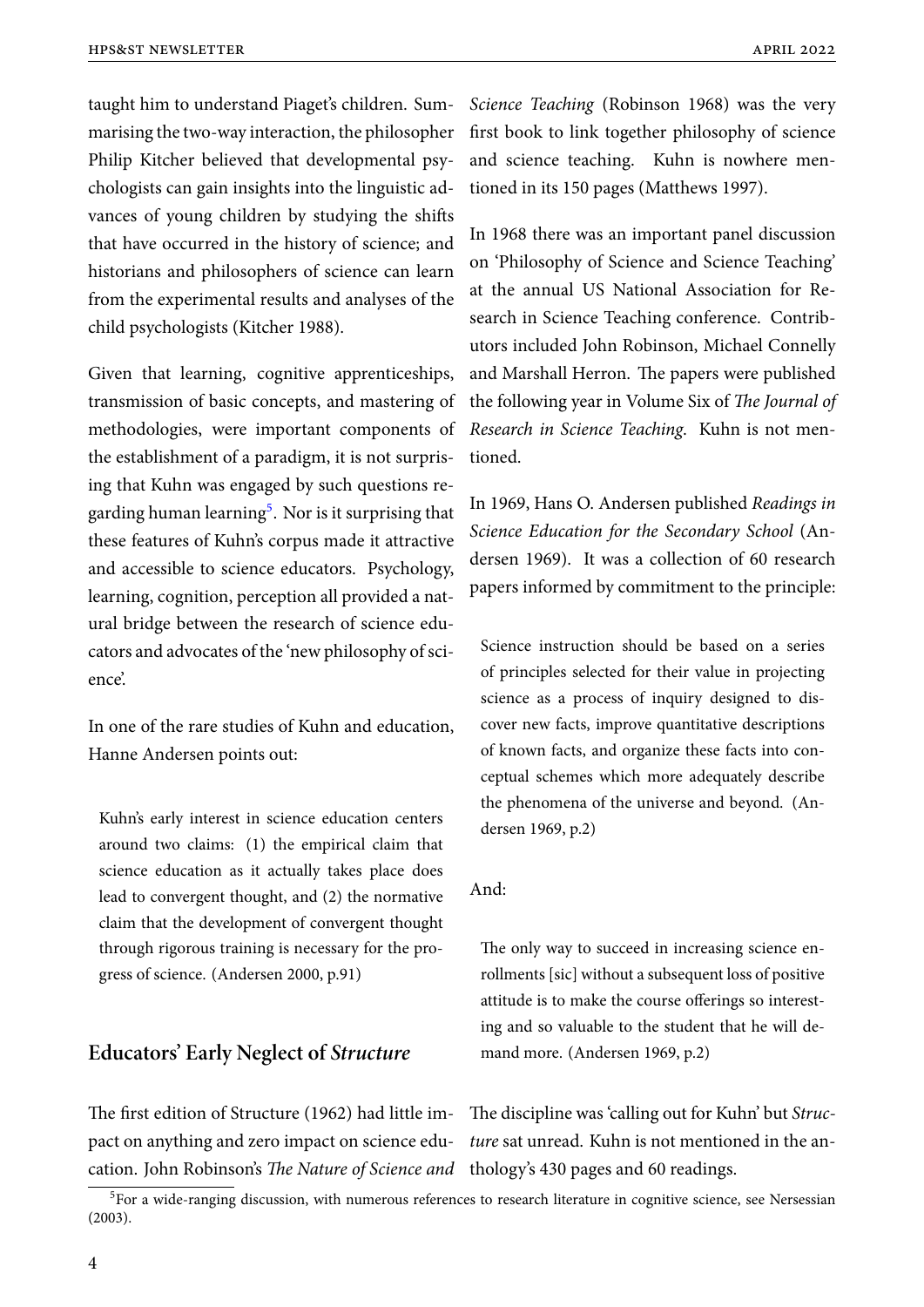Nor did Kuhn inform the widespread post-their own fields, both relying on two traditions Sputnik curriculum debates of the 1960s. In the US, twenty-eight curricular projects were being supported by the National Science Foundation in 1975. During this period the 'alphabet' curricula were conceived, born and raised: PSSC, CBA, BSCS, chems, ips, escp and so on. In the UK, the various Nuffield schemes were launched at the same time. It has been oft commented upon that these forward leaps were, philosophically speaking, more backward than forward. The science education community was not engaging with, nor learning from, developments in the history and philosophy of science. Michael Connelly commented, in 1974, of the post-Sputnik curricular boom, that:

While this activity began with philosophical concerns for knowledge and for enquiry, it was largely dominated by the works of a few psychologists, notably, Bruner, Ausubel, Gagne, Piaget. (Abimbola 1983, p.182)

A few rare commentators in the 1960s, who were familiar with both the philosophical and the educational literature, noted this neglect of 'new' philosophy by science educators. Yehuda Elkana observed that science education from the 1950s to Sputnik was formed in the image of 'inductivistrealist' philosophy of science (Elkana 1970, p.3). He said of post-Sputnik PSSC and BSCS curricula and teaching material that they 'reflect the positivistic-Instrumentalist philosophy of science [logical empiricism], which was at the height of its influence in the early days of space travel' (Elkana 1970, p.8).

Elkana lamented that Kuhn's *Structure* and Joseph Schwab's 'The Teaching of Science as Inquiry' (Schwab 1960) were published at the same time, yet share no common literature. They were 'two very important books, both highly influential in and two bibliographies which completely ignore each other' (Elkana 1970, p.15). Elkana sketched out the 'practical implications for the teaching of science' that Kuhn's new philosophy of science generated.

A few years later, Michael Martin, the Boston University philosopher, surveyed the same literature as Elkana, paying particular attention to the rush of 'inqui[ry' and 'discove](https://www.hpsst.com/uploads/6/2/9/3/62931075/martin__obituary_.pdf)ry' curricula and recommendations put into Western educational orbit by Sputnik. He drew attention to the important 1966 Educational Policies Commission document, Education and the Spirit of Science (epc 1966), and charted the myriad ways in which it, and other curricula as well, reproduced simplistic inductivist understanding of scientific inquiry (Martin 1972, 141-147).

The homely inductivism of *Education and the Spirit of Science* had the imprimatur of the highest office in US education. It was published eight years after Norwood Russell Hanson's *Patterns of Discovery* (Hanson 1958) which received wide philosophical attention for its 'theory dependence of observation' thesis, seven years after Popper's anti-inductivist work *The Logic of Scientific Discovery* (Popper 1934/1959) was translated into English and also given wide philosophical attention, and four years after the publication of Feyerabend's essay 'Explanation, Reduction, and Empiricism' that shook the foundations of inductivist accounts of science (Feyerabend 1962).

#### In 1974 Martin opined:

a great deal has been written on the philosophy of science; perhaps even more has been written in science education. However, surprisingly little has been written on the relation between the two areas. (Martin, 1974, 293)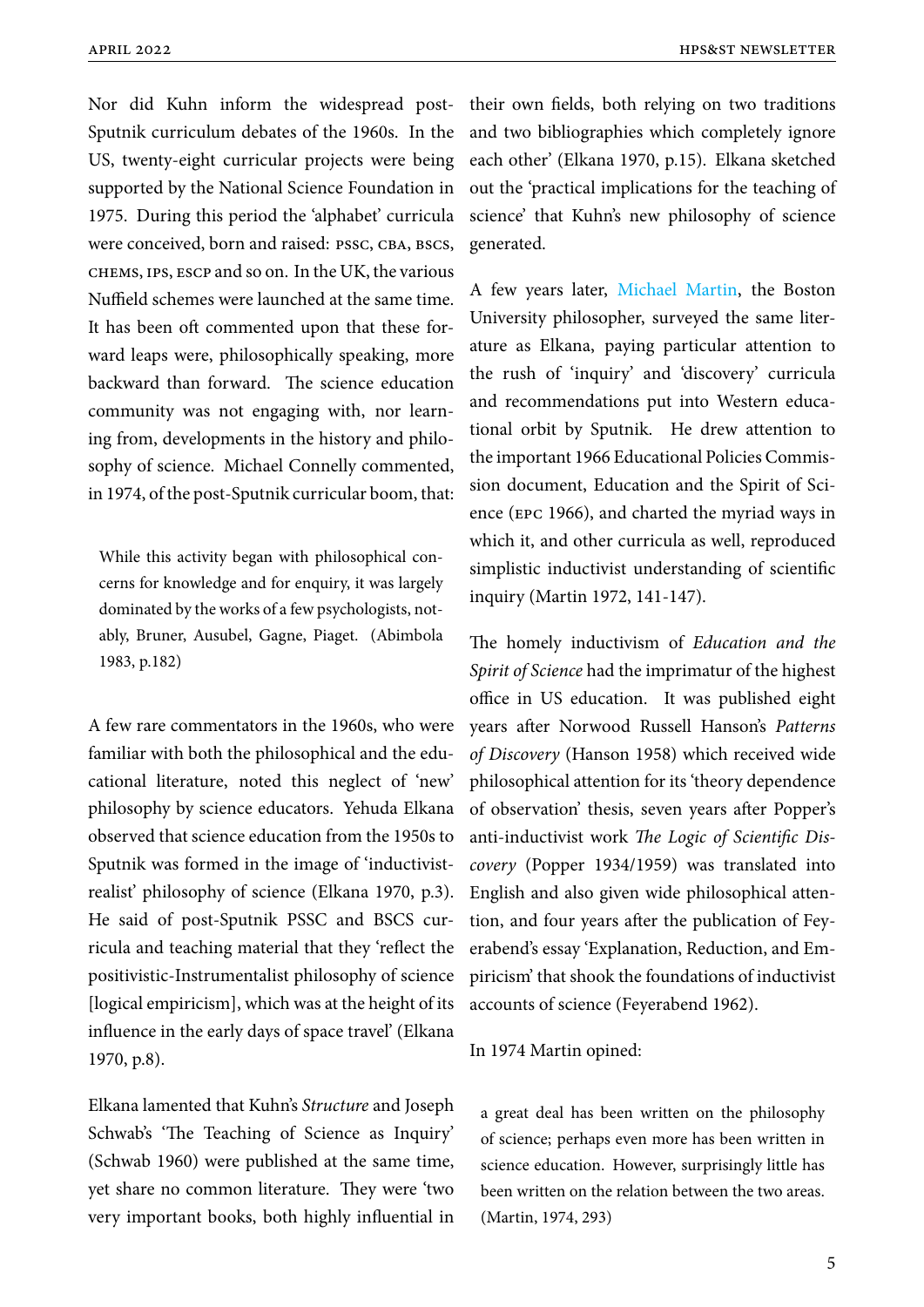The unfortunate divide of the time between hps and science education was well documented in a study by Richard Duschl titled 'Science Education and Philosophy of Science: Twenty-five Years of Mutually Exclusive Development' (Duschl 1985)<sup>6</sup>. Though, given what educators were subsequently to make of their discovery of Kuhn, the delay perhaps was no bad thing. Had Kuhn been discovered along with his critics, it would have been a good thing. It would have informed and lifted educator's understanding of the scientific endeavour. That did not happen.

### **Delayed Embrace of Kuhn**

Publication of the second edition of *Structure* (1970) changed things dramatically: Kuhn was enthusiastically taken into education and into much else. In 1985, Derek Hodson published a review of research on 'Philosophy of Science, Science and Science Education' in which he ascertained that of 22 articles published, and theses submitted, in the period 1974-1984, fourteen addressed Kuhnian themes (Hodson 1985).

In 2000, Cathleen Loving and William Cobern conducted a citation analysis of two major science education journals *Science Education* and *Journal of Research in Science Teaching* for the thirteen-year period 1985-1998 and, not surprisingly, found that there were numerous citations of Kuhn covering such Kuhnian themes as: paradigms (30 articles), conceptual change theory, constructivist epistemology, incommensurability, authenticity of textbooks, the social components of science, and also the philosophical comparison of Kuhn and other methodologists of science (Loving & Cobern 2000). They commented that the science education community had become a Kuhnian cheer-squad.

The embrace is laid out in one of the first science education articles to engage with Kuhn's theory, namely Ted Cawthron and Jack Rowell's 'Epistemology and Science Education' (Cawthron & Rowell 1978). They drew parallels between Piaget's theory of knowledge and his psychological account of the constructive knowing subject, and what they found in Kuhn. For them, Kuhn established that:

We see things not just as they are but also partly as we are, and this is not due simply to differences in interpretation of otherwise stable facts or data. The "objective" real world becomes merged with its "subjective" interpretation and the Cartesian Dichotomy is replaced by a dialectic epistemology with distinctly relativistic implications. (Cawthron & Rowell 1978, p.45)

The most influential article in conceptual change research was one written by George Posner and colleagues 'Accommodation of a Scientific Conception: Toward a Theory of Conceptual Change' (Posner, Strike, Hewson & Gertzog 1982)<sup>7</sup>. It is explicitly based on Kuhn's analysis of paradigm change in science. One of the authors of that study noted this dependence and itemised how Kuhn's analysis was transferred to the study of individual conceptual change (Hewson 1981, p.387). The authors proposed that, for individual conceptual change or learning to take place, four conditions had to be met:

## 1. There must be dissatisfaction with current conceptions.

<sup>&</sup>lt;sup>6</sup>Some of this history of separate development is discussed in Matthews (1994, chap.2). An exception to 'silo' research was the work of Harvey Siegel (1978, 1979, 1989).

<sup>7</sup>Having 9,100+ citations (April 2022).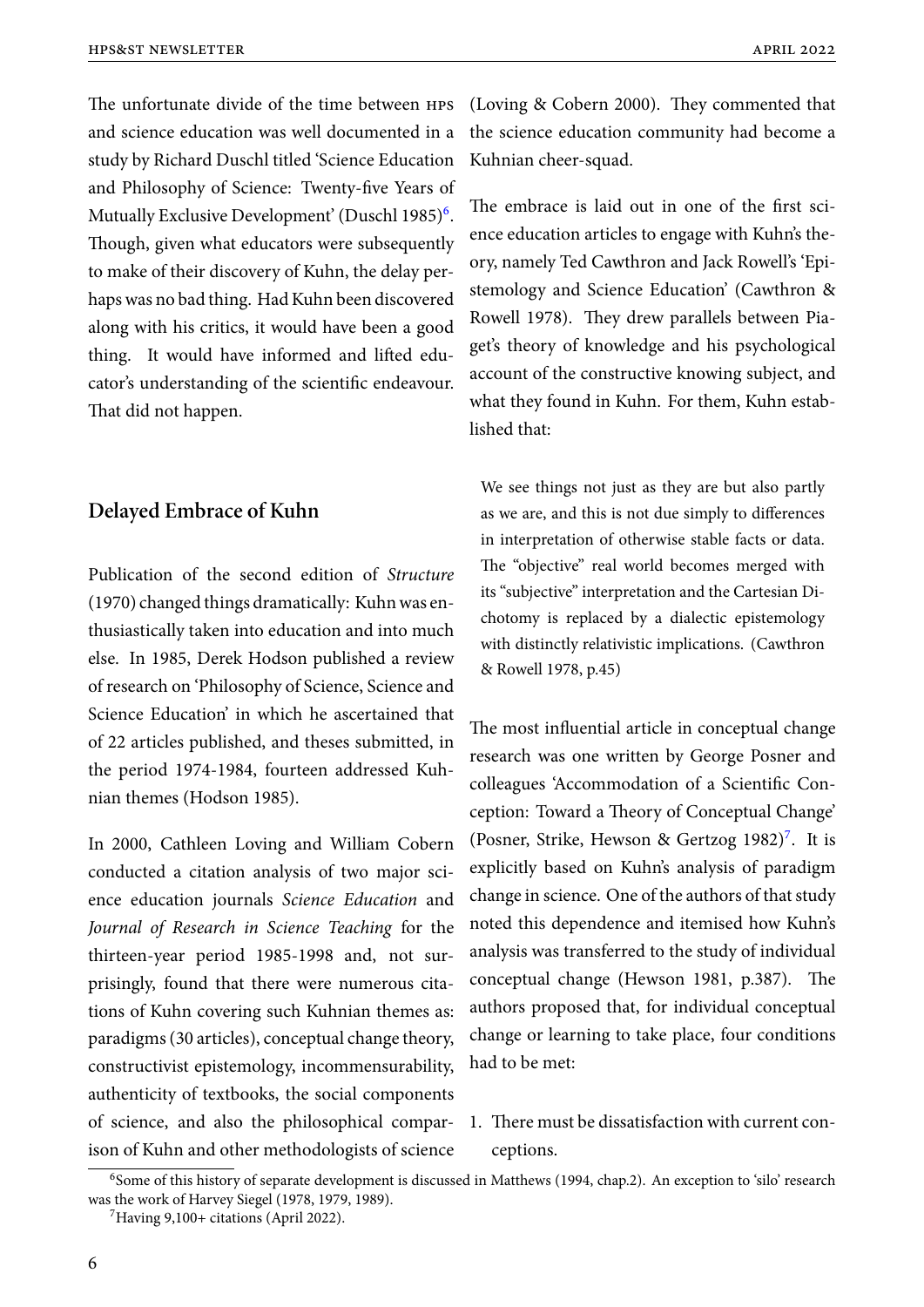- intelligible.
- 3. The new conception must be initially plausible.
- 4. The new conception must offer solutions to old problems and to novel ones; it must suggest the possibility of a fruitful research program.

Strike and Posner, in retrospect, describe their original conceptual change theory as 'largely an epistemological theory, not a psychological theory …it is rooted in a conception of the kinds of things that count as *good* reasons' (Strike & Posner 1992, p.150). They say that their original theory is concerned with the 'formation of rational belief' (p.152); it does not 'describe the typical workings of student minds or any laws of learning' (p.155).

Despite their explicit entreaty, the bulk of conceptual change research, or research on the learning of science, which followed Posner and Strike's paper ignored philosophy. Hardly surprising as philosophy is not part of science teacher education and is rarely part of education graduate programmes. Educational research did not, and more seriously could not, engage with what might constitute 'rational' conceptual change: philosophical competence was needed to identify rational conceptual change. There has been a very deep cleavage between serious epistemology and psychology in educational research. For example, the supposed study, by educators, of knowledge acquisition is really just the study of changing beliefs: if beliefs develop, then knowledge develops. Psychologists and educational researchers are indifferent to whether the change is rational, irrational or anything else.

# 2. The proposed replacement conception must be **Kuhnian Philosophy and Constructivism in Education**

Kuhnian philosophy<sup>8</sup>, more particularly his epistemological relativism and his ontological idealism, had enormous impact on educational theory and curriculum. Kuhn is front and centre in constructivism which for nearly forty years has dominated educational research and theorising<sup>9</sup>. All leading constructivists acknowledge Kuhn as the fount of their relativist and idealist view of science.

Derek Hodson wrote:

It has been argued earlier that Kuhnian models of science and scientific practice have a direct equivalent in psychology in the constructivist theories of learning. There is, therefore, a strong case for constructing curriculum along Kuhnian lines' (Hodson 1988, p.32).

Ernst von Glasersfeld, in the opening sentences of a much-cited paper, said that Kuhn's *Structure* 'brought to the awareness of a wider public' the professional crisis 'of faith in objective scientific knowledge' (Glasersfeld 1989, p.121).

David Hawkins, in an article on the history of constructivism, wrote that Structure 'provided '"constructivist" justification' for 'philosophies of relativism and subjectivism' (Hawkins 1994, p.10). Joseph Novak acknowledged Kuhn as instrumental in the development of his own constructivist epistemology that underscores the research programme on children's alternative conceptions (Novak 1998, p.6). Nancy Davis and colleagues used 'Thomas Kuhn's (1970) work as a basis to support change in guiding epistemological

<sup>&</sup>lt;sup>8</sup>The term 'Kuhnian' rather than 'Kuhn's' is deliberate as it is notorious that a great many positions were advanced in Kuhn's name that he did not recognise as his own.

 $9$ For an account of the influence of constructivism in science education, see Matthews (2000, 2015 chap.8). For wider views of the matter, see contributions to Phillips (2000).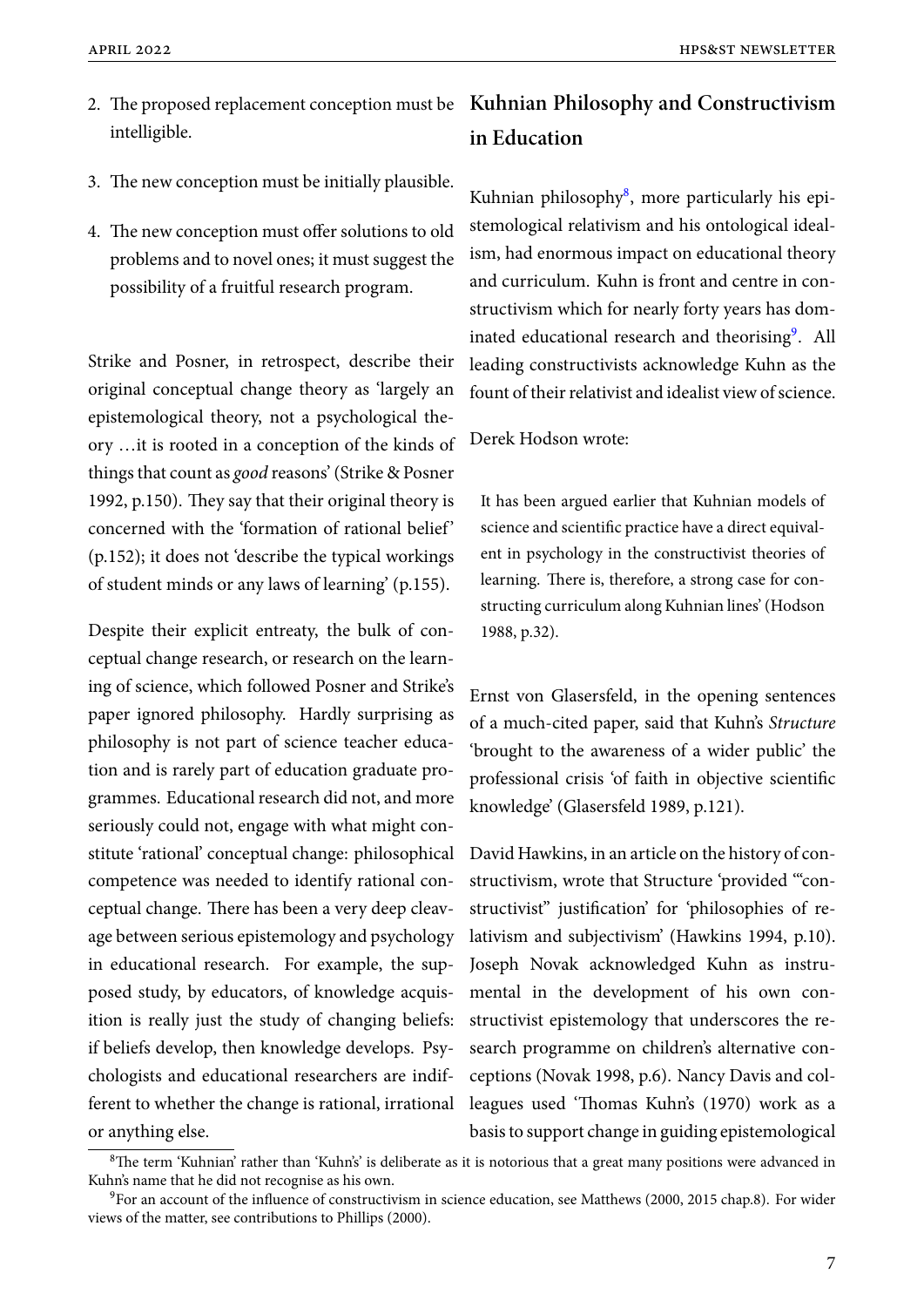and reject objectivism (Davis et al. 1993, p.627).

Cathleen Loving's and William Cobern's review of Kuhn's influence on science education research noted that 'there is not a single critical voice; the science education community has turned into an admiration society for Thomas Kuhn' (Loving & Cobern 2000, p.199).

But these Kuhnian connections with education have not received the attention they deserve. Characteristically, the programme of the Kuhn centenary conference makes no reference to the pedagogical origins of Kuhnian thought, or to its impact on educational [theorising.](https://www.shanyafeng.com/uploads/1/1/9/8/119820571/programme__kuhn100_.pdf)

To give greater exposure to Kuhn's engagement with pedagogy, and his impact on educational theorising, a thematic issue of *Science & Education* on 'Kuhn and Science Education' (Vol.9 Nos.1-2, 2000) was organised and I contributed a ten-page Editor's Introduction. There were contributions from philosophers, scientists, hist[orian, educat](https://link.springer.com/journal/11191/volumes-and-issues/9-1)[ors an](https://link.springer.com/journal/11191/volumes-and-issues/9-1)d psychologists: Alexander Levine, Stephen Brush, Steve Fuller, Berry van Berkel, Wobbe de Vos, Adri Verdonk and Albert Pilot, Hanne Andersen, Cathleen Lov[ing and William](https://link.springer.com/article/10.1023/A:1008679213807) [Cobern,](https://link.springer.com/article/10.1023/A:1008761217221) [Rober](https://link.springer.com/article/10.1023/A:1008761217221)t [Nola,](https://link.springer.com/article/10.1023/A:1008616225364) Harr[y Shipman,](https://link.springer.com/article/10.1023/A:1008765531336) Stella[n Ohlsson,](https://link.springer.com/article/10.1023/A:1008765531336) Mick Nott, and [Howard Sankey. Inc](https://link.springer.com/article/10.1023/A:1008765531336)l[uded in the](https://link.springer.com/article/10.1023/A:1008731210789) [issue w](https://link.springer.com/article/10.1023/A:1008731210789)a[s Kuhn's 1990 essay 'On Learning Phys](https://link.springer.com/article/10.1023/A:1008716514576)[ics'. Followin](https://link.springer.com/article/10.1023/A:1008780223240)g [this up, two year](https://link.springer.com/article/10.1023/A:1008682220996)s [later I published](https://link.springer.com/article/10.1023/A:1008764413668) [a long artic](https://link.springer.com/article/10.1023/A:1008714725057)le in [Science Educati](https://link.springer.com/article/10.1023/A:1008662817362)on on 'Kuhn and Education' (Matthews 2004).

# paradigms' whereby they endorse constructivism **Kuhn and Philosophy: A Fraught Relationship**

Kuhn's central philosophical ideas were not novel; something Kuhn oft acknowledged $10$ . Many elements of his philosophy of science were extant when the first edition of *Structure*was published in 1962. The intellectual ground for the Kuhnian 'revolution' had been well prepared. Simple empiricist and logical positivist understandings of science had been challenged on many fronts.

Marx's 1852 *Eighteenth Brumaire of Louis Bonaparte* could have been, and by a few was, appealed to by doubters of the orthodox empiricist account of science. Marx memorably wrote:

Men make their own history, but they do not make it just as they please … they make it under circumstances directly found, given and transmitted from the past. The tradition of all the dead generations weighs like a nightmare on the brain of the living. (Tucker 1978, p.595)

This is a harbinger of the sociology of knowledge, and was acknowledged as such by Karl Mannheim, the founder of that discipline (Mannheim 1936/1960). Marx's observation was consistent with Kuhn's programme, though I am not aware that Kuhn referred to it.

In the 1930s, Ludwik Fleck wrote on the social construction of facts and on the necessity of an historical component for understanding (Fleck 1935/1979). At the same time Gaston Bachelard wrote on epistemological ruptures in the history of science, and on the impact of epistemological obstacles on cognition (Bachelard 1934/1984). In the 1940s, R.G. Collingwood elaborated how particular periods in the history of science had dif-

<sup>&</sup>lt;sup>10</sup>See repeated acknowledgements of scholars in his autobiographical interview (Baltas, Gavroglu & Kindi 1997).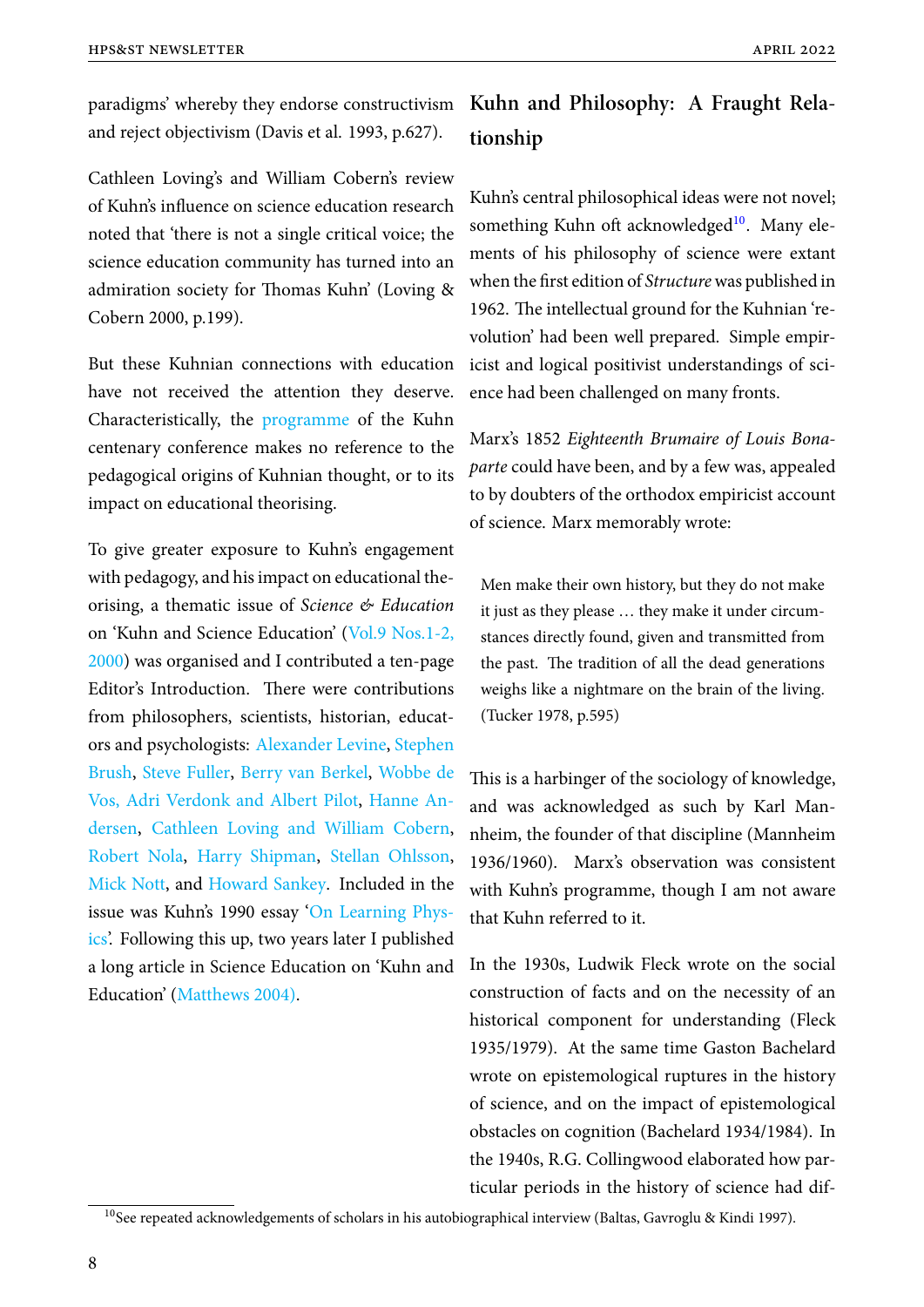ferent metaphysical presuppositions which were This formulation fails to distinguish *fallibilism* fundamental assumptions about the constituents of the world and their properties that were not given directly in experience (Collingwood 1940, 1945). In the 1950s, Stephen Toulmin wrote on how discoveries in the physical sciences consisted, in part, of finding fresh ways of looking at phenomena, and advocated the importance of history for the philosophy of science (Toulmin 1953). At the same time, Norwood Russell Hanson wrote on the theory dependence of observation and on the contested nature of the facts in scientific disputes (Hanson 1958). Michael Polanyi wrote on the place of tacit knowledge in science, the corrective function of the scientific community, and the importance of initiation into accepted methodologies and practices for the conduct of science (Polanyi 1958).

Few, if any, of these 'unsettling' positions found their way into the comfortable orthodox empiricist/inductivist understanding of science that dominated education research and the preparation of science teachers.

Kuhn's *Structure* brought all these contraempiricist elements together in a way hitherto not seen and, for whatever combination of philosophical, sociological and cultural reasons, gave them enormous exposure. The time was ripe for Kuhnianism. In the 1970 Postscript to Function he famously, or infamously, said that truth was irrelevant to judgements of scientific progress:

Does it really help to imagine that there is some one full, objective, true account of nature and that the proper measure of scientific achievement is the extent to which it brings us closer to that ultimate goal?' (Kuhn 1970, p.171).

which characterises good scientific understanding from *absolutism* which is irrelevant to science. Further, Kuhn simply rejected realism in philosophy of science. He denied that the theoretical terms of *any* scientific theory successfully refer to objects in the world; not just that contingently they have so far been unsuccessful or false, but rather in principle they cannot so refer. The world in itself is unknowable. Ernan McMullin recognised that: 'The radical challenge of *Structure* is directed not at rationality but at realism' (McMullin 1993, p.71).

Kuhn's 'novel' ideas were taken out of the philosophy corridor and let loose in the marketplace. The Kuhnian wave broke over philosophy departments, and in quick succession other humanities, social science and education departments.

My own first exposure to Kuhn was fifty years ago (1973) as a University of Sydney philosophy student after some years of science teaching. It was a fourteen-week, final-year honours seminar<sup>11</sup>. It was devoted to a detailed reading of the second edition of *Structure*, along with the essays in the related Imre Lakatos and Alan Musgrave edited *Criticism and the Growth of Knowledge* (Lakatos & Musgrave 1970). It was a precious learning experience. Wal Suchting was the convenor, there were ten or so students. Staff members Michael Devitt, Alan Chalmers, David Stove, and others, week-byweek [contributed.](https://www.hpsst.com/uploads/6/2/9/3/62931075/was_obituary__matthews_.pdf)

While a good many, if not most, scholars around the world were impressed, if not 'bowled over' by Kuhn, the Sydney philosophers in 1973 were not. They were under-impressed with Kuhn's philosophical arguments; indeed, they thought there were barely any such arguments. Wittgenstein,

<sup>11</sup>Sydney philosophy, and the Kuhn seminar, are described in Matthews (2021, pp.75-82).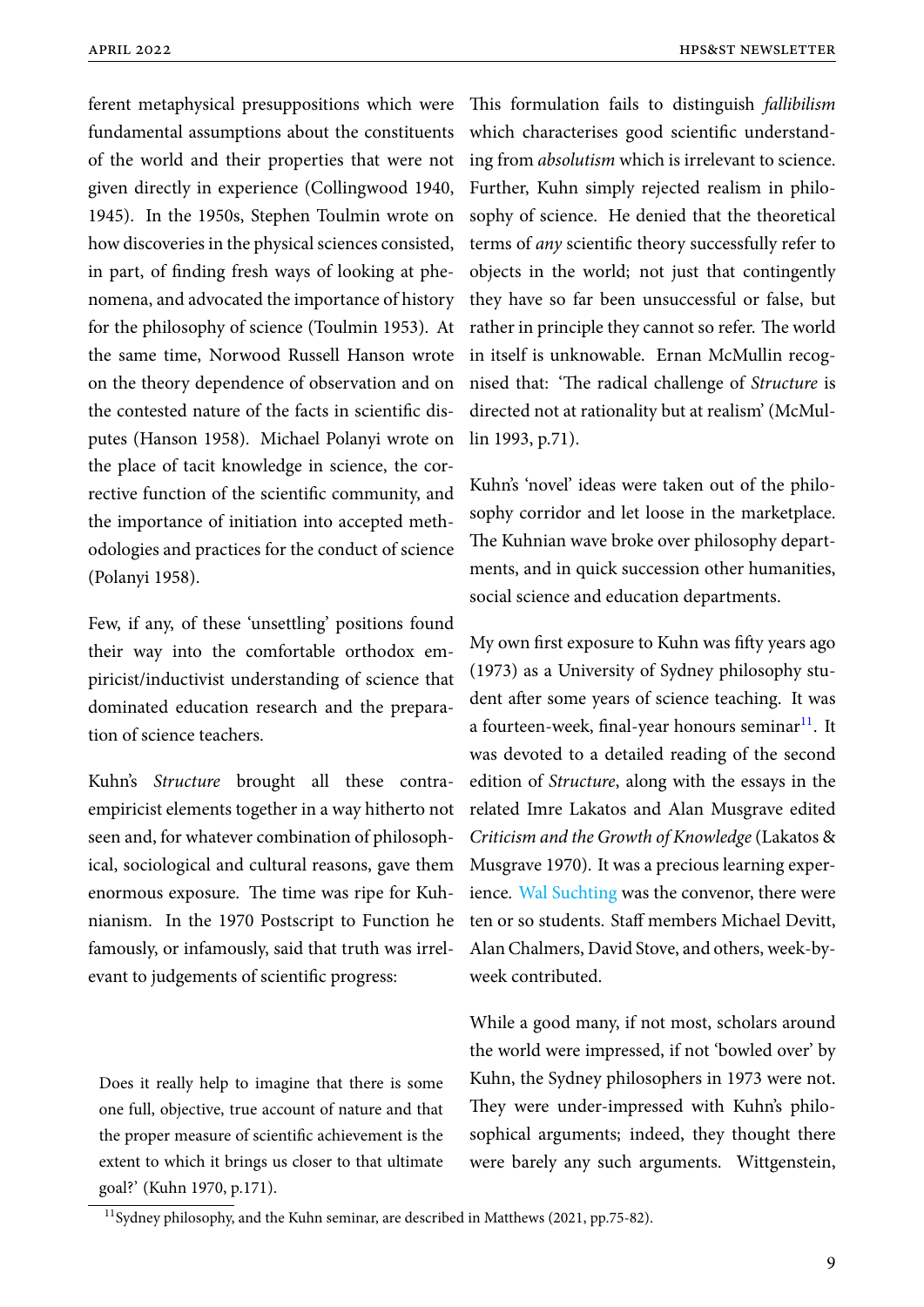Braithwaite, Polanyi, Whewell, Popper, Goodman pivotal account of Galileo's physics which they and Hanson are the only philosophers cited in the first edition of *Structure*. And these, with the notable exception of Hanson, are mentioned only in passing. There is no prolonged analysis of any philosophical argument, excepting a brief analysis of arguments about perception and what contributions the observer makes to the object as perceived. What arguments there were, amounted to empiricism in new clothes: theory dependence of observation still took observation as an epistemological fundamental. Suchting maintained, for instance, that debate about the theory dependence, or otherwise, of observation was just an in-house empiricist family-squabble. As he later expressed the matter:

The central deficiency of empiricism is one that it shares with a wide variety of other positions, namely, all those that see objects themselves, *however they are conceived*, as having epistemic significance *in themselves*, as inherently determining the 'form', as it were, of their own representation. (Suchting 1995, p.13)

David Stove subsequently wrote of Kuhn:

his entire philosophy of science is actually an engine for the mass-destruction of all logical expressions …[he] is willing to dissolve even the strongest logical expressions into sociology about what scientists *regard as* decisive arguments (Stove 1982, p.33).

Alan Chalmers believed that *Structure* contained two incompatible strands: one *relativist*, that was developed by sociologists of knowledge; the other, *objectivist* that could have been, but was not, advanced by Kuhn (Chalmers 2013, p.115).

The Sydney department was also under-impressed with Kuhn's historical analyses, especially his

thought was plainly mistaken. The department was a hold-out against the Kuhnian enthusiasm that swept through the academy in the 1970s, washing out ideas of truth, objectivity and universality from nearly all humanities and social science departments, and a good many philosophy departments.

The department's honour's seminar proved to be an inoculation against the irrationalism that would soon sweep education faculties and teacher-education institutions. Having page-bypage read *Structure*, with a group of serious scholars, it was jarring to see the completely cavalier, uncritical Kuhnianism that emerged in education circles, and elsewhere, in the 1970s and '80s (and through to the present day).

Sydney philosophers were not the only holdouts. Mario Bunge recounts in his autobiography that in 1966 he attended an influential colloquium on causality convened in Geneva by Jean Piaget. [Kuhn was a p](https://www.hpsst.com/uploads/6/2/9/3/62931075/bunge_obituary_news_4.pdf)articipant. Bunge observed:

Kuhn's presentation impressed no one at the meeting, and it confirmed my impression that his history of science was second-hand, his philosophy confused and backward, and his sociology of science non-existent. (Bunge 2016, p.181)

This is too harsh a call on Kuhn's historical work, at least of his careful studies of the history of quantum theory (Kuhn 1978).

Israel Scheffler, who had joint appointments in the Harvard Philosophy and Education departments, responded to the first edition of *Structure*, arguing that Kuhn's charge of irrationality in paradigm choice:

fails utterly, for it rests on a confusion. It fails to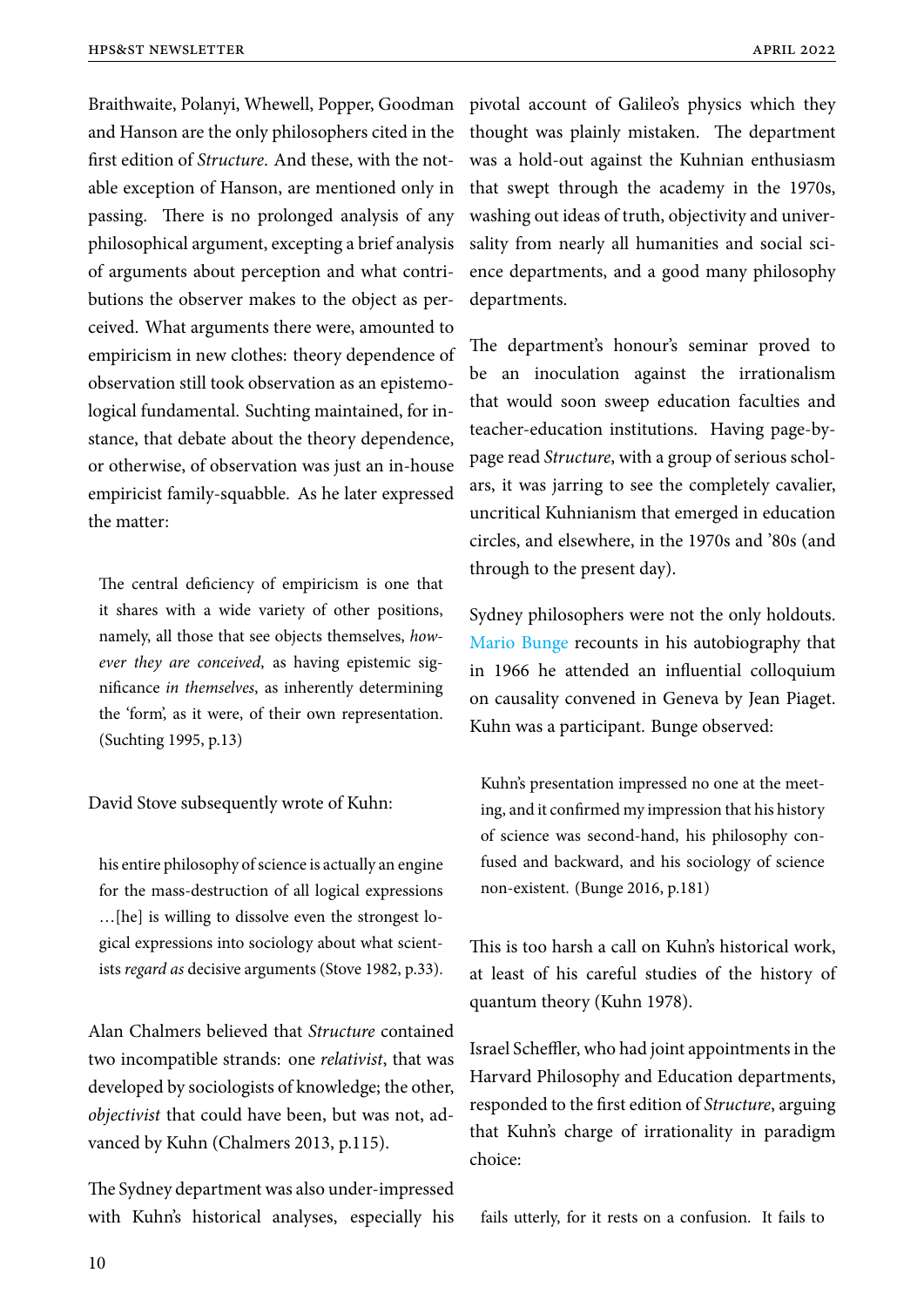make the critical distinction between those standards or criteria which are internal to a paradigm, and those by which the paradigm is itself judged. (Scheffler 1966, p.84).

John Searle, a philosopher, observed:

…the remarkable interest in the work of Thomas Kuhn on the part of literary critics did not derive from a sudden passion in English departments to understand the transition from Newtonian Mechanics to Relativity Theory. Rather, Kuhn was seen as discrediting the idea that there is any such [objective] reality. If all of 'reality' is just a text anyway, then the role of the textual specialist, the literary critic, is totally transformed. (Searle 1994, p.38)

Jan Golinski, an historian, wrote:

I see Kuhn as having little positive influence on philosophers and almost none (directly) on historians. His most significant influence within science studies was mediated by sociologists, whose reading of his work he specifically repudiated (Golinski 2012, p.15).

Alexander Bird concluded a sympathetic appraisal of Kuhn with the qualification:

Kuhn's treatment of philosophical ideas is neither systematic nor rigorous. He rarely engaged in the stock-in-trade of modern philosophers, the careful and precise analysis of the details of other philosopher's views, and when he did so the results were not encouraging. (Bird 2000, p.ix)

Abner Shimony, a Boston University physicist and philosopher, said of the key Kuhnian move of deriving methodological lessons from scientific practice that:

His work deserves censure on this point whatever the answer might turn out to be, just because it treats central problems of methodology elliptically, ambiguously, and without the attention to details that is essential for controlled analysis. (Shimony 1976, p. 582)

Wolfgang Stegmüller, an Austrian philosopher, opined that the crux of Kuhn's theory of science was 'a bit of musing' of a philosophical incompetent (Stegmüller 1976, p.216).

Stegmüller's was a harsh judgement, but Kuhn was candid in admitting that he had no training in philosophy and was an 'amateur' (Kuhn 1991/2000, p.106). And, to a point, he thought that having no formal training was advantageous: He was not schooled in 'old thinking', he did not develop a certain 'cast of mind'. The Sydney philosophers valued their cast of mind – write clearly, avoid purple passages, pay attention to evidence, develop arguments, value scholarship, be consistent, know the tradition, and so on. They thought it was the educational task of the philosophy discipline to forge such a 'cast of mind' in students.

It is noteworthy that his long, and charming, 1997 autobiographical interview with Aristides Baltas, Kostas Gavroglu and Vasso Kindi is, significantly, titled: 'A Physicist who became a Historian for Philosophical Purposes'<sup>12</sup>. Kuhn relates:

I had made that attempt to investigate going into philosophy immediately after the war when I first came back and got into [Harvard] graduate school and I decided I wasn't going to go back to fulfill undergraduate philosophy. And in certain respects I'm extremely glad I didn't, because I would have been taught things that would have given me a cast

 $12$ The interview originally appeared in a Greek philosophy of science journal and was then reproduced in Conant & Haugeland (2000).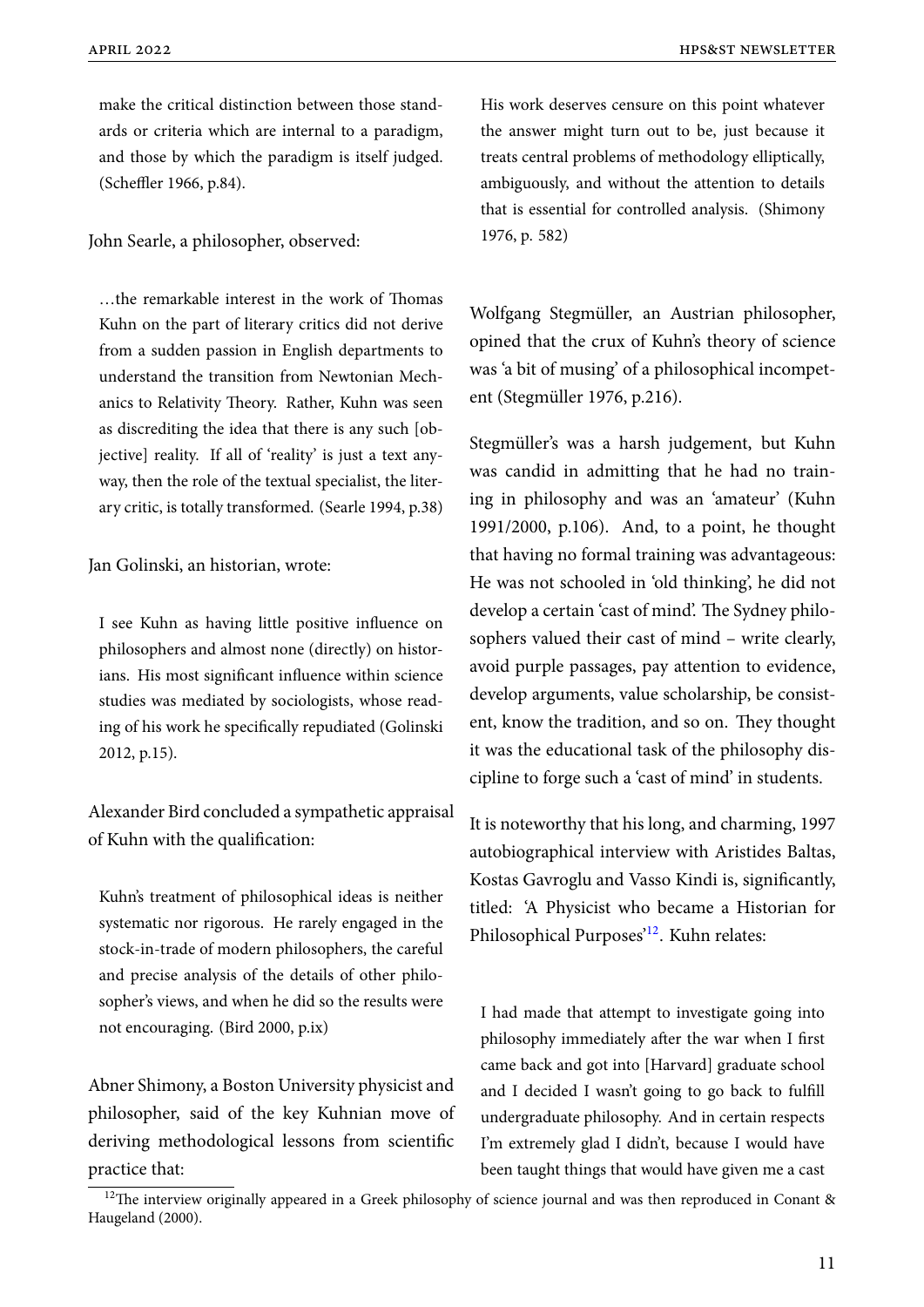of mind which would have, in many ways, helped me as a philosopher, but they'd have made me into a different sort of philosopher. So, I had decided, when I applied to the Society [Harvard Society of Fellows], to do history of science. My notion was, and my application indicated, that there was important philosophy to come out of it; but I needed first to learn more History. (Baltas, Gavroglu & Kindi 1997, p.166)

Did Kuhn ever learn philosophy? A moot question. After Harvard, he went to University of California, Berkeley, with beginning teaching appointments in both the History and the Philosophy Departments. At tenure time, the Acting Chancellor called him in and relayed:

The recommendation for your promotion has now gone all the way through, it's favourable, and I have it on my desk. There is just one thing. The senior philosophers voted unanimously for your promotion – in History. (Baltas, Gavroglu & Kindi 1997, p.182)

#### For Kuhn:

I was extraordinarily angry …and very deeply hurt, I mean that's a hurt that has never altogether gone away. (Baltas, Gavroglu & Kindi 1997, p.182)

He did consciously try to make up lost philosophical ground and this can be seen in his 1993 'Afterwords' in the Paul Horwich volume devoted to his work (Kuhn 1993). Other physicists did do 'the hard yards' in philosophy – Abner Shimony and Mario Bunge come immediately to mind and so better served 'philosophical purposes'<sup>13</sup>.

# **Kuhn and Science-Technology-Society (sts) Studies**

Naomi Oreskes, an historian and philosopher<sup>14</sup>, surveyed Kuhn's work and gave a very constrained account of his contribution to hps:

Scholars generally agree that the largest impact of Kuhn's work – besides adding the term *paradigm shift* to the general lexicon – was in helping to launch the field of science studies. (Oreskes 2020, p.66)

Oreskes is correct in this assessment. Three sts scholars acknowledged Kuhn as the founder of their discipline, and went on to say in their Editorial Introduction to an srs anthology:

In the wake of STS research, philosophical words such as truth, rationality, objectivity, and even method are increasingly placed in scare quotes when referring to science – not only by STS practitioners, but also by scientists themselves and the public at large. (Brante, Fuller & Lynch, 1993, p.ix)

Bruno Latour and Stephen Woolgar, the Kuhninfluenced sociologists of scientific knowledge, wrote in their influential *Laboratory Life*<sup>15</sup>:

The "out-there-ness" [of the external world] is the consequence of scientific work rather than it cause … science is a form of fiction or discourse like any other, one effect of which is the 'truth effect', which (like all literary effects) arises from textual characteristics. (Latour & Woolgar 1986, pp.182, 184)

<sup>&</sup>lt;sup>13</sup>For Shimony, see Myrvold & Christian (2009); for Bunge, see Matthews (2019).

<sup>14</sup>She is co-author of *Merchants of Doubt: How a Handful of Scientists Obscured the Truth on Issues from Tobacco Smoke to Global Warming* (Oreskes & Conway 2010) and currently a regular contributor to *Scientific American*.

 $15$ The book is widely, and approvingly, cited in science education. Peter Slezak provides a withering, but rarely cited, critique (1994b).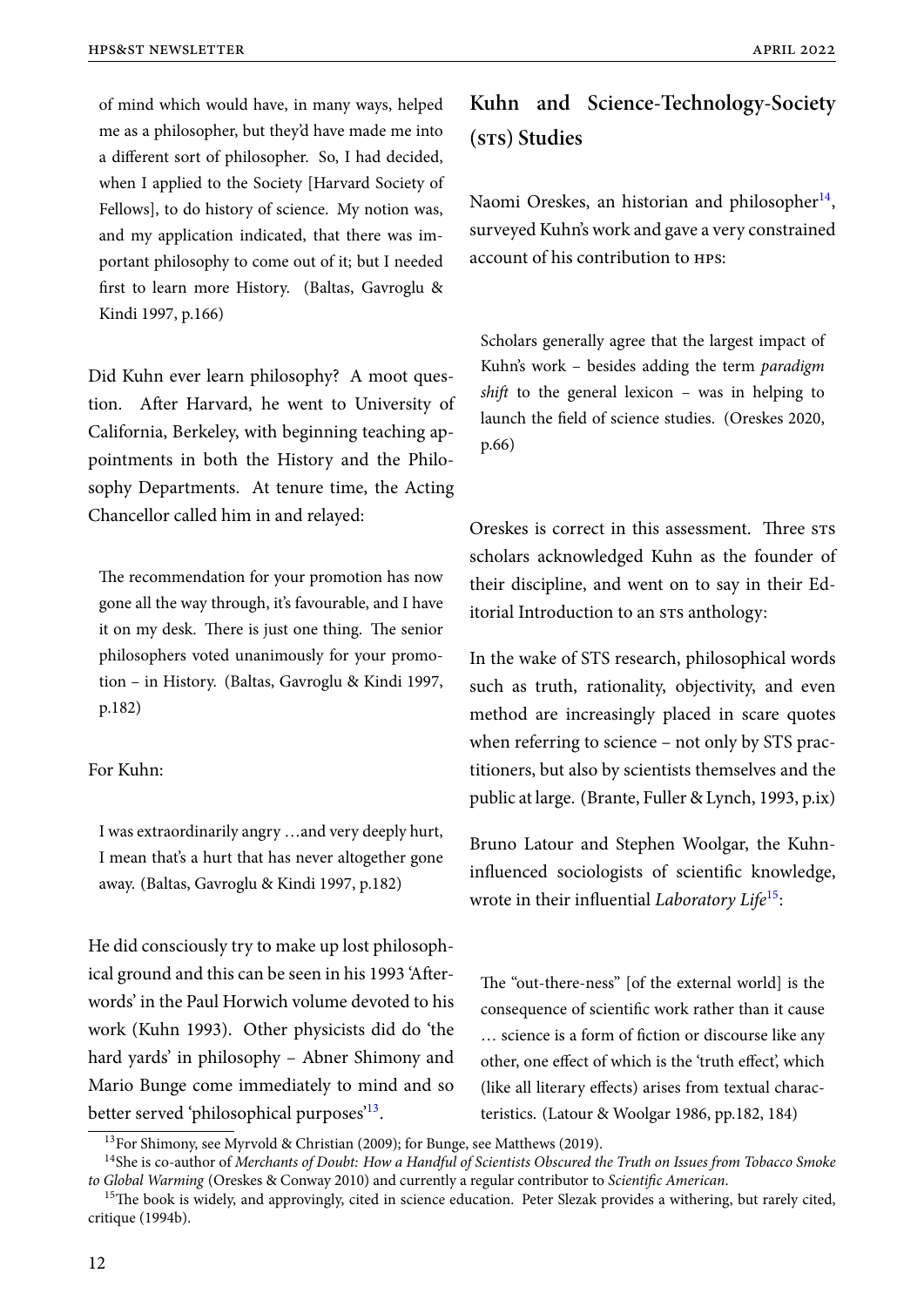Glen Aikenhead, a leading Canadian science edu-concerning knowledge of the natural, social, culcator, informed readers that contemporary social tural, and moral worlds became the academic and studies of science (srs), reveal science as:

mechanistic, materialist, reductionist, empirical, rational, decontextualized, mathematically idealized, communal, ideological, masculine, elitist, competitive, exploitive, impersonal, and violent. (Aikenhead 1997, p.220)

Obvious questions of: Why study science? Why trust science? Has science produced knowledge? How has science been so successful in identifying and dealing with disease?<sup>Mwere</sup> passed over.

Two cultural studies researchers in education assert:

Recent scholarship in science studies [STS] has opened the way for more thoughtful science education discourses that consider critical, historical, political, and sociocultural views of scientific knowledge and practice ldots Increased attention to the problematic nature of western science's claims to objectivity and universal truth has created an educational space where taken-for-granted meanings are increasingly challenged, enriched, and rejected …Thus, science's long accepted claim to epistemological superiority has now become bound to the consideration of cultural codes, social interests, and economic imperatives. (Bazzul & Sykes 2011, p.268)

public, norm. And, depressingly, the science education norm<sup>16</sup>.

Of course, Kuhn is more cited than read; the mere citation of Kuhn is considered to constitute an argument, or to provide evidence, for some philosophical view. Marilyn Fleer, a professor at Monash University, writes:

In recent years, the rational foundations of Western science and the self-perpetuating belief in the scientific method have come into question …The notion of finding a truth for reality is highly questionable. (Fleer 1999, p.119)

Typically, no evidence is adduced for this sweeping claim except an unpaginated reference to Kuhn. The practice of having an unpaginated Kuhn citation substitute for evidence, or argument, is widespread. It became the disciplinary norm in science education. Merely putting the name 'Kuhn' in brackets after some claim was, and in places still is, regarded as sufficient warrant for making the claim, no matter how outrageous and ill-supported it might be. And, importantly, no attention is paid to the arguments of numerous others that refute the claim.

## **Conclusion**

Although the power-house social-constructivist Kuhn deserves full praise for recognising the cent-Edinburgh Programme was convincingly criti-rality of education in the growth of science, for incised by many (Bunge 1991, 1992, Slezak 1994 vestigating the cognitive processes involved in the a,b) confidence about universal science was uni-learning of scientific concepts and, of course, for versally diminished. Relativism and agnosticism so powerfully putting philosophy of science into

<sup>&</sup>lt;sup>16</sup>The unhealthy reach of relativism and idealism in science education is described in (Matthews 2015, chap.8, 2021, chap.7)

<sup>&</sup>lt;sup>17</sup>There have been hundreds, just in English, of substantial philosophical books and anthologies devoted to Kuhn and Kuhnian themes. Many praising, many condemning.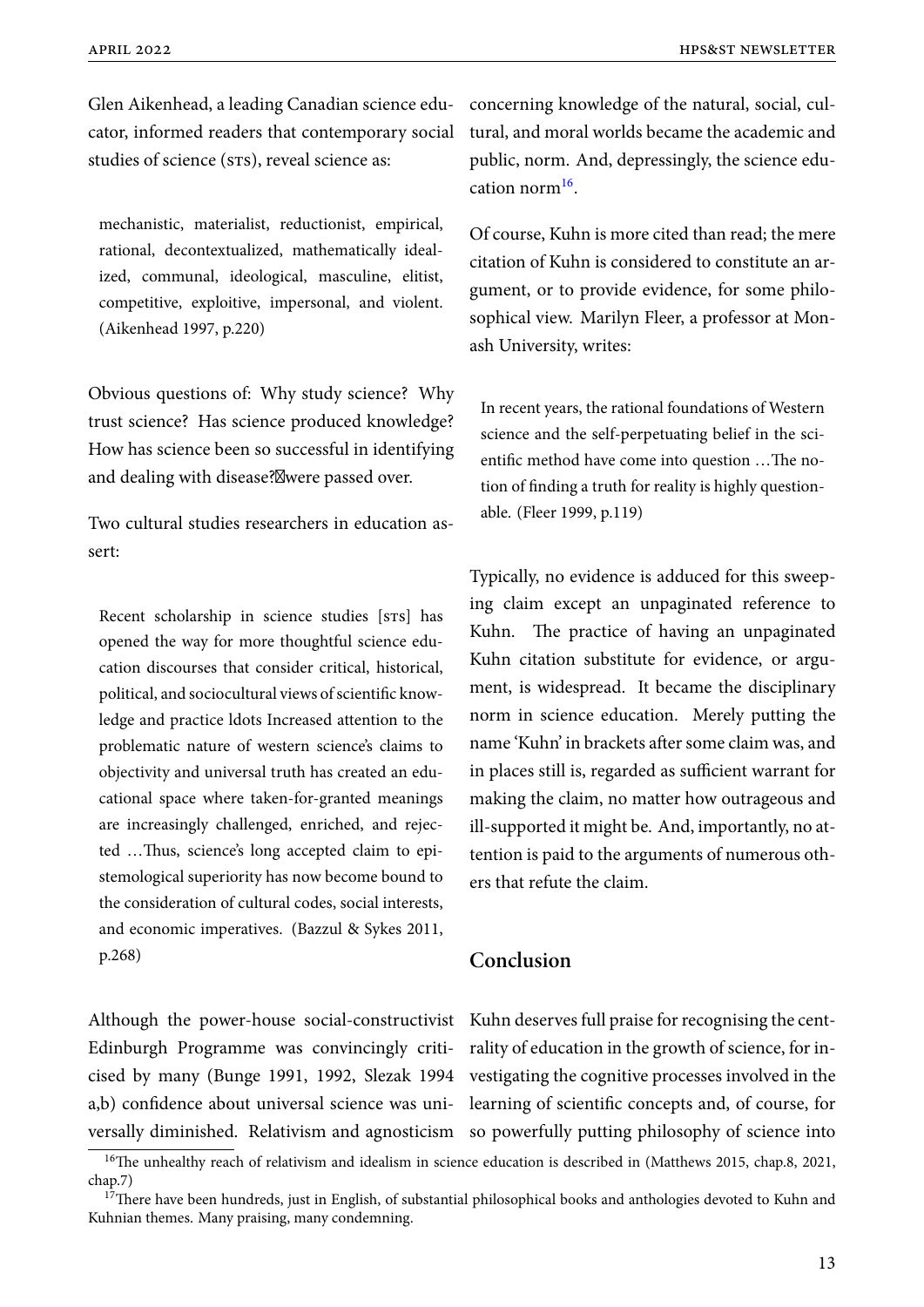the academic and public domains<sup>17</sup>. As claimed cational constructivism, in srs studies, in fuelby David Treagust, and cited at the beginning of this Opinion Piece, for academics and the public, Kuhn's *Structure* 'really changed the way we look at the enterprise that is science'.

But, as usual, along with the upside there was a downside. Kuhn admitted in 1997 that his treatment of the orthodox philosophical tradition was 'irresponsible' (Conant & Haugeland 2000, p.305). And elsewhere he confessed: 'I should never have written the purple passages'. And he is surprised at their impact:

To my dismay, … my 'purple passages' led many readers of *Structure* to suppose that I was attempting to undermine the cognitive authority of science rather than to suggest a different view of its nature. (Kuhn 1993, p.314)

Dismay? Did Kuhn not read his own text? Did he not take his writing seriously? At the risk of introducing a purple passage: Should Donald Trump have been surprised that his followers stormed the US Capital after his January 6 speech on the White House Ellipse?

Kuhn's is a too easy a *mea culpa*: A philosopher writing a purple passage is akin to a mechanic not putting oil in a serviced car: for both, it is a culpable error. The mechanic has to pay for the damage done; unfortunately, the philosopher does not pay for the damage done to students, schoolteachers, faculty and the public who uncritically read their 'irresponsible' text.

Philosophers cannot be entirely responsible for their followers, and Kuhn did disown much of the relativism, idealism and subjectivism that was being promoted in his name (Kuhn 1991/2000). Nevertheless, given the deleterious impact of Kuhn-inspired philosophy in edu-

ling post-modernism, and in important debates about inclusion of indigenous science in science programmes——he should have been more considered, restrained, and careful in his writing. A more orthodox philosophical 'cast of mind' would have done no harm and, doubtless, would have done good. Though there would have been fewer sales of Structure and not as many translations made.

### **References**

- Abimbola, I.O.: 1983, 'The Relevance of the "New" Philosophy of Science for the Science Curriculum', *School Science and Mathematics* 83(3), 181-193.
- Aikenhead, G.S.: 1997, 'Towards a First Nations Cross-Cultural Science and Technology Curriculum', *Science Education* 81(2), 217-238.
- Andersen, H.: 2000, 'Learning by Ostension: Thomas Kuhn on Science Education', *Science & Education* 9(1-2), 91-106.
- Andersen, H.O. (ed.): 1969, *Readings in Science Education for the Secondary School*, The Macmillan Co., New York.
- Bachelard, G.: 1934/1984, *The New Scientific Spirit*, Beacon Books, Boston.
- Baltas, A., Gavroglu, K. & Kindi, V.: 1997, 'A Discussion with Thomas S. Kuhn: A Physicist who became a Historian for Philosophical Purposes', *Neusis* 6, 145-200.
- Bazzul, J. & Sykes, H.: 2011, 'The secret identity of a biology textbook: straight and naturally sexed', Cultural Studies of Science Education, vol.6, pp. 265-286.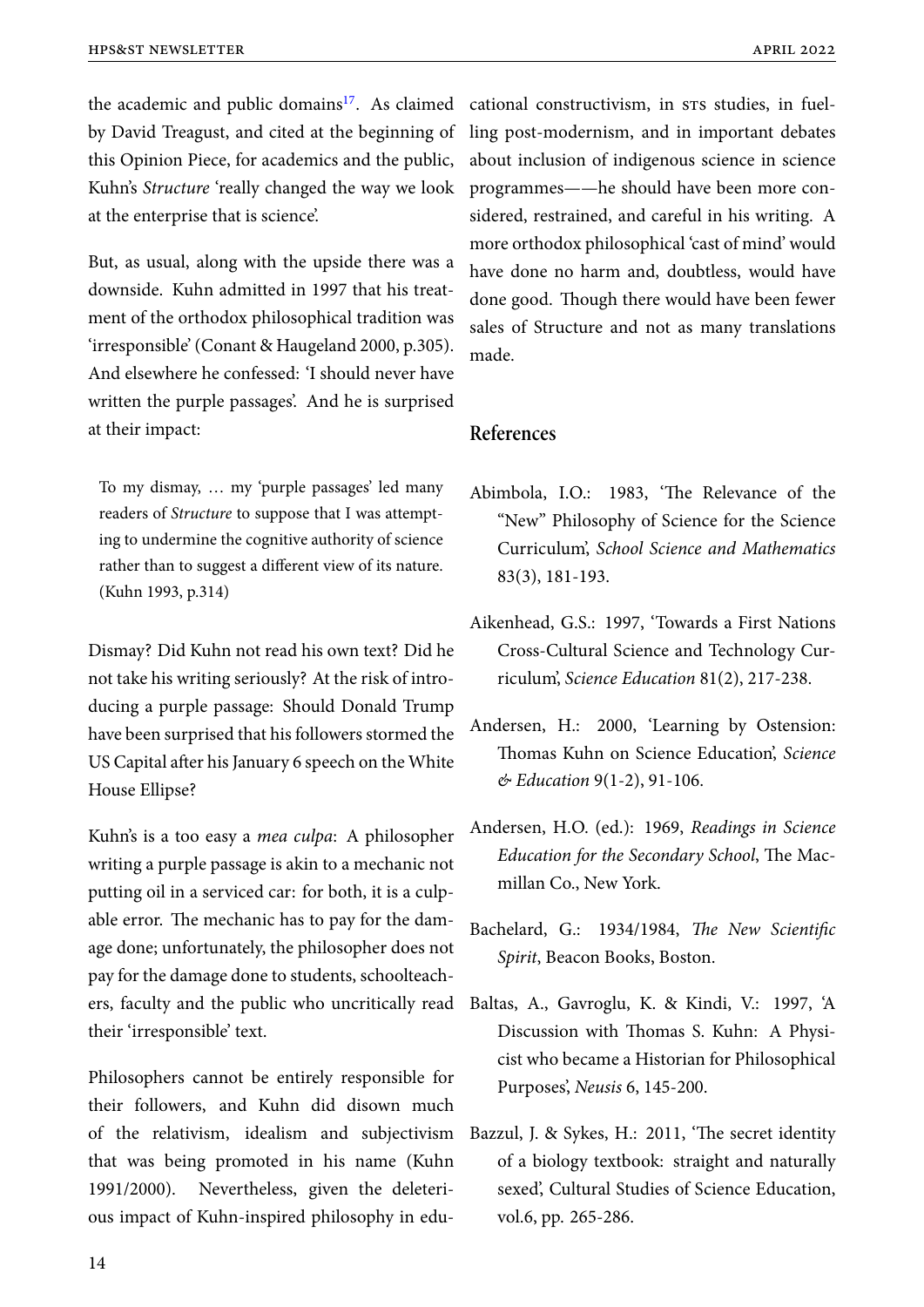- Bird, A.: 2000, *Thomas Kuhn*, Princeton University Press, Princeton.
- Brante, T., Fuller, S., & Lynch, W. (eds.): 1993, *Controversial Science: From Content to Contention*, State University of New York Press, Albany.
- Bunge, M.: 1991, 'A Critical Examination of the New Sociology of Science: Part 1', *Philosophy of the Social Sciences* 21(4), 524-560.
- New Sociology of Science: Part 2', *Philosophy of the Social Sciences* 22(1), 46-76.
- Bunge, M.: 2016, *Between Two Worlds: Memoirs of* Fleck, L.: 1935/1979, *Genesis and Development of a Philosopher-Scientist*, Springer, Dordrecht.
- Cawthron, E.R. & Rowell, J.A.: 1978, 'Epistemology and Science Education', *Studies in Science Education* 5, 31-59.
- Chalmers, A.F.: 2013, *What is this Thing Called Science?* 4th revised edition, Queensland University Press, St Lucia. (orig. 1976)
- Collingwood, R.G.: 1940, *An Essay on Metaphysics*, Clarendon Press, Oxford.
- Collingwood, R.G.: 1945, *The Idea of Nature*, Oxford University Press, Oxford.
- Conant, J. & Haugeland, J. (ed.): 2000, *The Road Since Structure: Thomas S. Kuhn*, University of Chicago Press, Chicago.
- Davis, N.T.B., McCarty, J., Shaw, K.L., & Sidani-Tabbaa, A.: 1993, 'Transitions from Objectivism to Constructivism in Science Education', *International Journal of Science Education* 15, 627-636.

Duschl, R.A.: 1985, 'Science Education and Philo-

sophy of Science: Twenty-five Years of Mutually Exclusive Development', *School Science and Mathematics* 87(7), 541-555.

- Educational Policies Commission (epc): *1966, Education and the Spirit of Science*, National Education Association, Washington DC.
- Elkana, Y.: 1970, 'Science, Philosophy of Science, and Science Teaching', *Educational Philosophy and Theory* 2, 15-35.
- Bunge, M.: 1992, 'A Critical Examination of the Feyerabend, P.K.: 1962, 'Explanation, Reduction, and Empiricism', *Minnesota Studies in the Philosophy of Science* 3, 28-97.
	- *a Scientific Fact*, T.J. Trenn and R.K. Merton (eds.), University of Chicago Press, Chicago.
	- Fleer, M.: 1999, 'Children's Alternative Views: Alternative to What?', *International Journal of Science Education* 21(2), 119-135.
	- Glasersfeld, E. von: 1989, 'Cognition, Construction of Knowledge and Teaching', *Synthese* 80(1), 121-140.
	- Golinski, J.: 2012, 'Thomas Kuhn and Interdisciplinary Conversation: Why Historians and Philosophers of Science Stopped Talking to One Another'. In S. Mauskopf & T. Schmaltz (eds.) *Integrating History and Philosophy of Science*, Springer, Dordrecht, pp.13-28.
	- Hanson, N.R.: 1958, *Patterns of Discovery*, Cambridge University Press, Cambridge.
	- Hawkins, D.: 1994, 'Constructivism: Some History'. In P. Fensham, R. Gunstone & R. White (eds.) *The Content of Science: A Constructivist Approach to its Teaching and Learning*, Falmer Press, London, pp. 9-13.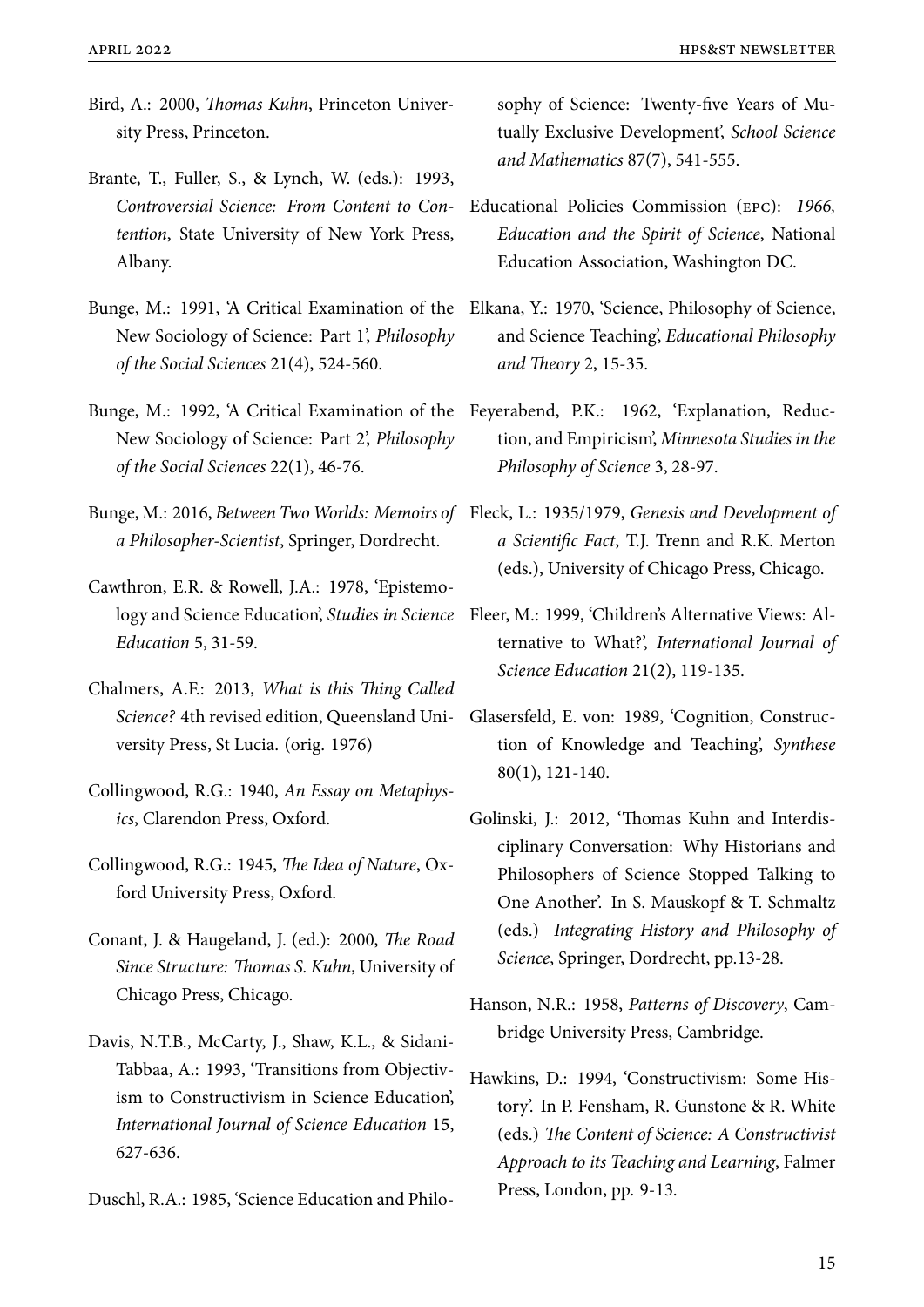- Hewson, P.W.: 1981, 'A Conceptual Change Approach to Learning Science', *European Journal of Science Education* 3(4), 383-396.
- Hodson, D.: 1985, 'Philosophy of Science, Science and Science Education', *Studies in Science Education* 12, 25-57.
- Hodson, D.: 1988, 'Toward a Philosophically More Valid Science Curriculum', *Science Education* 72, 19-40.
- Hogg, J.C.: 1938, *Introduction to Chemistry*, Oxford University Press, New York.
- Kitchener, R.F.: 1986, *Piaget's Theory of Knowledge: Genetic Epistemology and Scientific Reason*, Yale University Press, New Haven.
- Kitcher, P.: 1988, 'The Child as Parent of the Scientist', *Mind and Language* 3(3), 217-228.
- Kuhn, T.S.: 1957, *The Copernican Revolution: Planetary Astronomy in the Development of Western Thought*, Random House, New York.
- Kuhn, T.S.: 1959, 'The Essential Tension: Tradition and Innovation in Scientific Research', *The Third University of Utah Research Conference on the Identification of Scientific Talent*, University of Utah Press, Salt Lake City. Reprinted in his *The Essential Tension*, University of Chicago Press, Chicago, pp.225-239.
- Kuhn, T.S.: 1970, *The Structure of Scientific Revolutions* (2nd edition), Chicago University Press, Chicago. (First edition, 1962).
- Kuhn, T.S.: 1977, 'Concepts of Cause in the Development of Physics'. In his *The Essential Tension*, University of Chicago Press, Chicago, pp.21-30.

Kuhn, T.S.: 1978, *Black-Body Theory and*

*Quantum Discontinuity: 1894-1912*, Oxford University Press, New York.

- Kuhn, T.S.: 1982, 'Commensurability, Comparability, Communicability'. In P.D. Asquith & T. Nickles (eds) *psa* 1982, vol.2, Philosophy of Science Association, East Lansing, pp.669- 688.
- Kuhn, T.S.: 1990, 'Dubbing and Redubbing: The Vulnerability of Rigid Designation', *Minnesota Studies in the Philosophy of Science xiv*, 298- 318.
- Kuhn, T.S.: 1990/2000, 'On Teaching Physics', *Science & Education* 9(1-2), 11-19.
- Kuhn, T.S.: 1991/2000, 'The Trouble with Historical Philosophy of Science', *The Robert and Maurine Rothschild Lecture*, Department of History of Science, Harvard University. In J. Conant & J. Haugeland (eds.) *The Road Since Structure: Thomas S. Kuhn*, University of Chicago Press, Chicago, pp.105-120.
- Kuhn, T.S.: 1993, 'Afterwords'. In P. Horwich (ed.) *World Changes: Thomas Kuhn and the Nature of Science*, mit Press, Cambridge, MA, pp.311-341.
- Lakatos, I. & Musgrave, A. (eds.): 1970, *Criticism and the Growth of Knowledge*, Cambridge University Press, Cambridge.
- Latour, B. & Woolgar, S.: 1986, *Laboratory Life: The Social Construction of Scientific Facts*, 2nd edition, Sage Publications, London.
- Loving, C.C. & Cobern, W.A.: 2000, 'Invoking Thomas Kuhn: What Citation Analysis Reveals for Science Education', *Science & Education* 9(1-2), 187-206.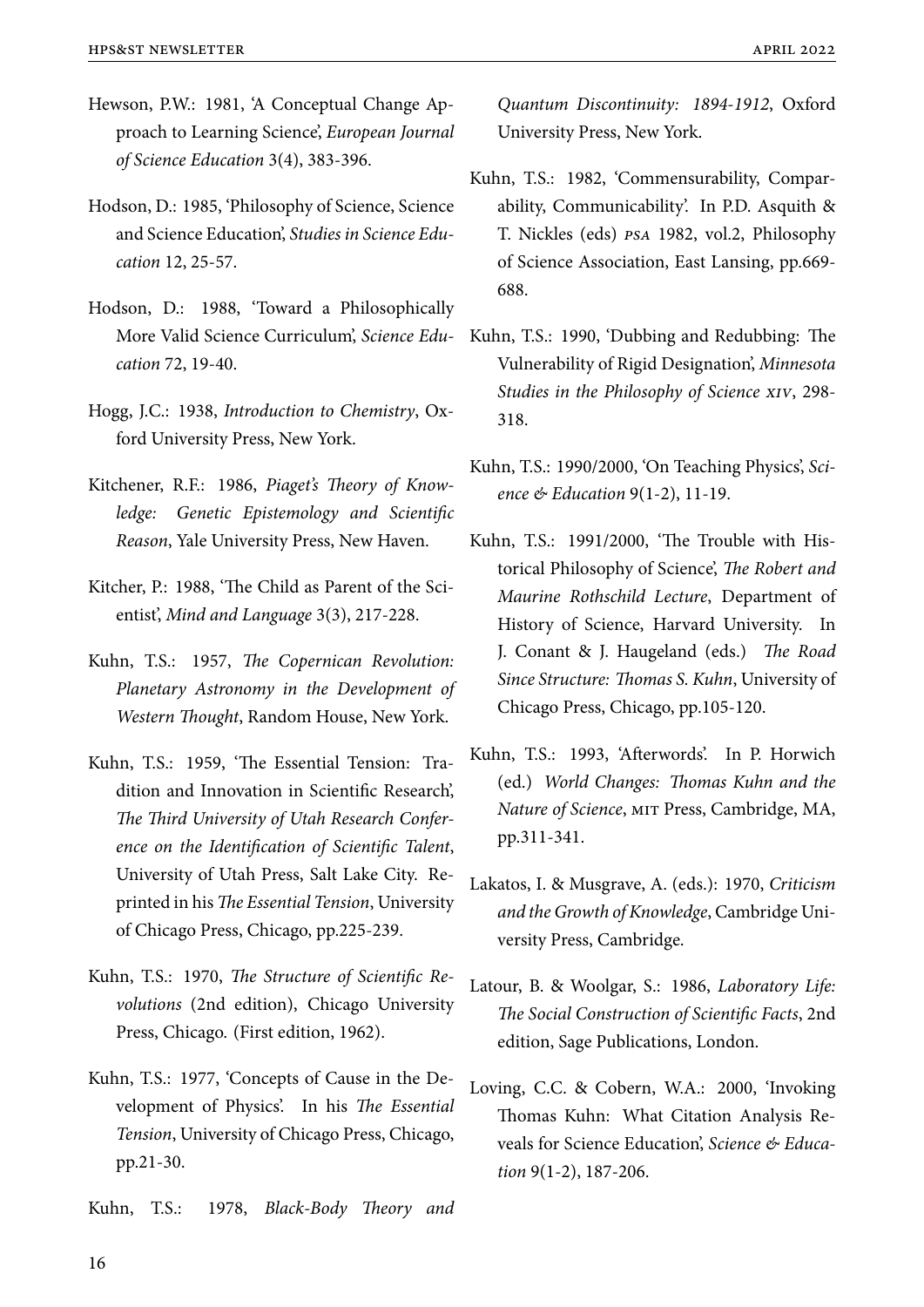- Mannheim, K.: 1936/1960, *Ideology and Utopia*, Routledge & Kegan Paul, London.
- Martin, M.: 1972, *Concepts of Science Education: A Philosophical Analysis*, Scott, Foresman & Co., New York (reprint, University Press of America, 1985) 17-26.
- Martin, M.: 1974, 'The Relevance of Philosophy of Nersessian, N.J.: 2003, 'Kuhn, Conceptual Change Science for Science Education', *Boston Studies in Philosophy of Science* 32, 293-300.
- Matthews, M.R.: 1994, *Science Teaching: The Role of History and Philosophy of Science*, Routledge, New York.
- Matthews, M.R.: 1997, 'James T. Robinson's Account of Philosophy of Science and Science Teaching: Some Lessons for Today from the 1960s', *Science Education* 81(3), 295-315.
- Matthews, M.R. (ed.): 1998, *Constructivism and Science Education: A Philosophical Examination*, Kluwer Academic Publishers, Dordrecht.
- Matthews, M.R.: 2004, 'Thomas Kuhn and Science Education: What Lessons can be Learnt?' *Science Education* 88(1), 90-118.
- Matthews, M.R.: 2015, *Science Teaching: The Contribution of History and Philosophy of Science: 20th Anniversary Revised and Enlarged Edition*, Routledge, New York.
- Matthews, M.R. (ed.): 2019, *Mario Bunge: A Centenary Festschrift*, Springer, Dordrecht.
- Matthews, M.R.: 2021, *History, Philosophy and Science Teaching: A Personal Story*, Dordrecht, Springer.
- McMullin, E.: 1993, 'Rationality and Paradigm Change in Science'. In P. Horwich (ed.) *World Changes: Thomas Kuhn and the Nature of Sci-*

*ence*, mit Press, Cambridge, pp.55-78.

- Myrvold, W.C. & Christian, J. (eds.): 2009, *Quantum Reality, Relativistic Causality, and Closing the Epistemic Circle: Essays in Honour of Abner Shimony*, Springer, Dordrecht. isbn: 978-1-402-09106-3, 515pp
- and Cognitive Science'. In T. Nickles (ed.) *Thomas Kuhn*, Cambridge University Press, Cambridge, pp.178-211.
- Novak, J.D.: 1998, 'The Pursuit of a Dream: Education can be Improved'. In J.J. Mintzes, J.H. Wandersee & J.D. Novak (eds.) *Teaching Science for Understanding: A Human Constructivist View*, Academic Press, San Diego, pp. 3- 28.
- Oreskes, N.: 2020, *Why Trust Science?* Princeton University Press, Princeton.
- Oreskes, N. & Conway, E.M.: 2010, *Merchants of Doubt: How a Handful of Scientists Obscured the Truth on Issues from Tobacco Smoke to Global Warming*, Bloomsbury Press, New York.
- Phillips, D.C. (ed.): 2000, *Constructivism in Education*, National Society for the Study of Education, Chicago.
- Piaget, J.: 1970, *Genetic Epistemology*, Columbia University Press, New York.
- Polanyi, M.: 1958, *Personal Knowledge*, Routledge and Kegan Paul, London.
- Popper, K.R.: 1934/1959, *The Logic of Scientific Discovery*, Hutchinson, London.
- Posner, G.J., Strike, K.A., Hewson, P.W. & Gertzog, W.A.: 1982, 'Accommodation of a